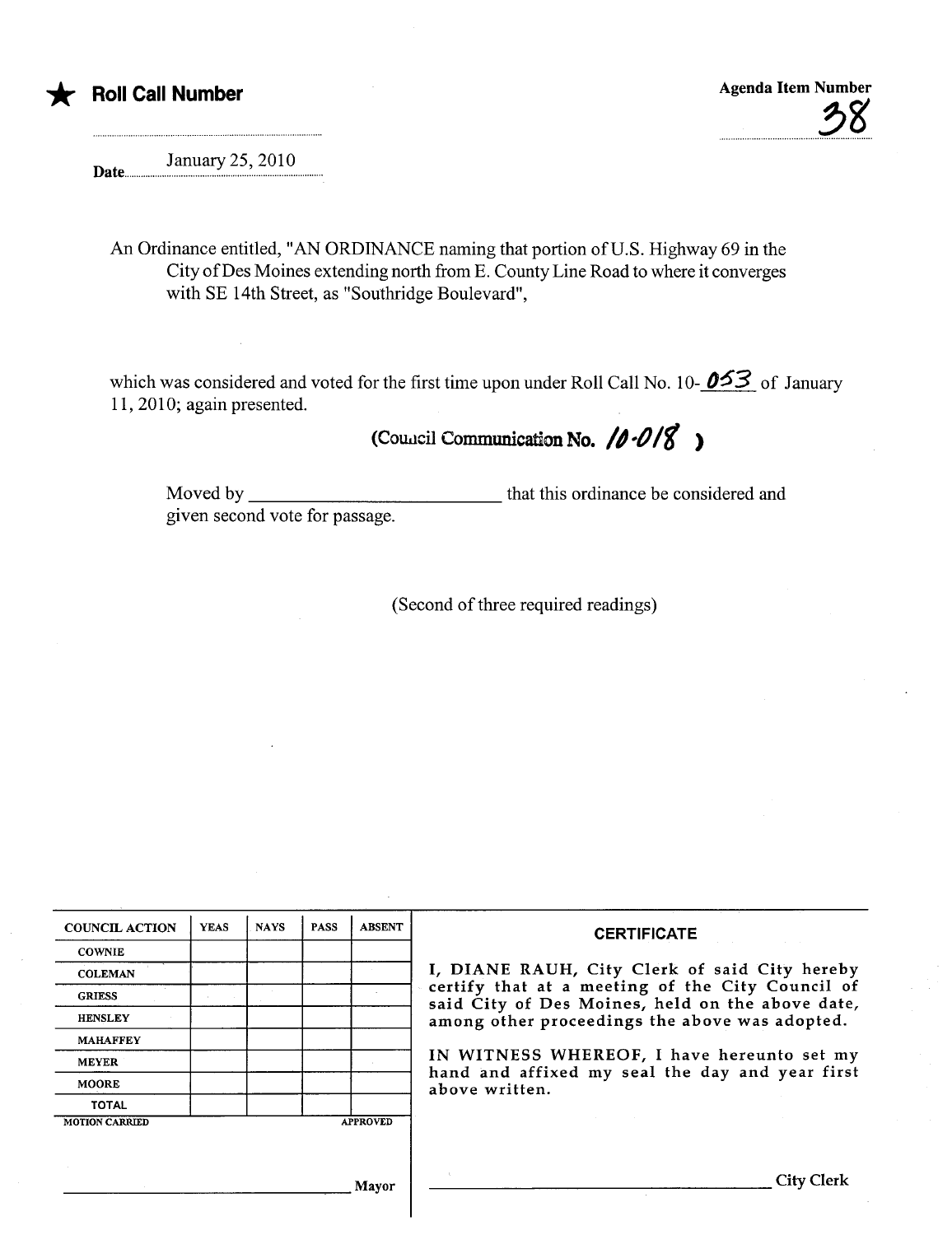| Street, as Southridge Boulevard.           |                                                                                                                                                                                      |                                                                                                                                                                            |                                                                                                                                                                                                                                                                            |  |              | City Council initiated request to rename that portion of U.S. Highway 69, extending<br>north from East County Line Road to a point where it converges with Southeast 14 <sup>th</sup> |              |     |              | File #<br>11-2009-1.17 |
|--------------------------------------------|--------------------------------------------------------------------------------------------------------------------------------------------------------------------------------------|----------------------------------------------------------------------------------------------------------------------------------------------------------------------------|----------------------------------------------------------------------------------------------------------------------------------------------------------------------------------------------------------------------------------------------------------------------------|--|--------------|---------------------------------------------------------------------------------------------------------------------------------------------------------------------------------------|--------------|-----|--------------|------------------------|
| Description<br>of Action                   | Rename that portion of U.S. Highway 69, extending north from East County Line Road to a<br>point where it converges with Southeast 14 <sup>th</sup> Street, as Southridge Boulevard. |                                                                                                                                                                            |                                                                                                                                                                                                                                                                            |  |              |                                                                                                                                                                                       |              |     |              |                        |
| 2020 Community<br><b>Character Plan</b>    |                                                                                                                                                                                      | Low-Density Residential, Medium-Density Residential, Commercial: Auto-<br>Oriented Small-Scale Strip Development, Commercial: Auto-Oriented<br><b>Community Commercial</b> |                                                                                                                                                                                                                                                                            |  |              |                                                                                                                                                                                       |              |     |              |                        |
| Horizon 2025<br><b>Transportation Plan</b> |                                                                                                                                                                                      |                                                                                                                                                                            | U.S. Highway 69 from Army Post Road to Relocated U.S. Highway 65 to<br>widen from 4 lane undivided to 6 lane divided                                                                                                                                                       |  |              |                                                                                                                                                                                       |              |     |              |                        |
| <b>Current Zoning District</b>             |                                                                                                                                                                                      |                                                                                                                                                                            | "R1-60" One-Family Low-Density Residential District, "R-6" Planned<br>Residential Development District, "PUD" Planned Unit Development District,<br>"C-1" Neighborhood Retail Commercial District, "C-2" General Retail and<br><b>Highway-Oriented Commercial District</b> |  |              |                                                                                                                                                                                       |              |     |              |                        |
| <b>Proposed Zoning District</b>            |                                                                                                                                                                                      |                                                                                                                                                                            | "R1-60" One-Family Low-Density Residential District, "R-6" Planned<br>Residential Development District, "PUD" Planned Unit Development District,<br>"C-1" Neighborhood Retail Commercial District, "C-2" General Retail and<br>Highway-Oriented Commercial District        |  |              |                                                                                                                                                                                       |              |     |              |                        |
| <b>Consent Card Responses</b>              |                                                                                                                                                                                      |                                                                                                                                                                            | In Favor                                                                                                                                                                                                                                                                   |  | Not In Favor |                                                                                                                                                                                       | Undetermined |     | % Opposition |                        |
| Inside Area<br>Outside Area                |                                                                                                                                                                                      |                                                                                                                                                                            |                                                                                                                                                                                                                                                                            |  | 2            |                                                                                                                                                                                       |              |     |              |                        |
|                                            | Plan and Zoning<br><b>Commission Action</b><br>Denial                                                                                                                                |                                                                                                                                                                            | $11-0$<br>Approval                                                                                                                                                                                                                                                         |  |              | Required 6/7 Vote of<br>the City Council<br>No                                                                                                                                        |              | Yes |              | x                      |

 $-053$ 

 $\hat{\sigma}$  , as a consequence of the set of  $\hat{\sigma}$ 

 $\sigma_{\rm{eff}}$  , and  $\sigma_{\rm{eff}}$  , and  $\sigma_{\rm{eff}}$ 

 $\frac{1}{2}$ 

 $\Omega^2$  2.2.

 $\cdots$  . . . . .

City Council Initiated - Rename US Hwy 69, SE 14th St to E County line Rd 11-2009-1.17



 $\hat{\mathcal{S}}$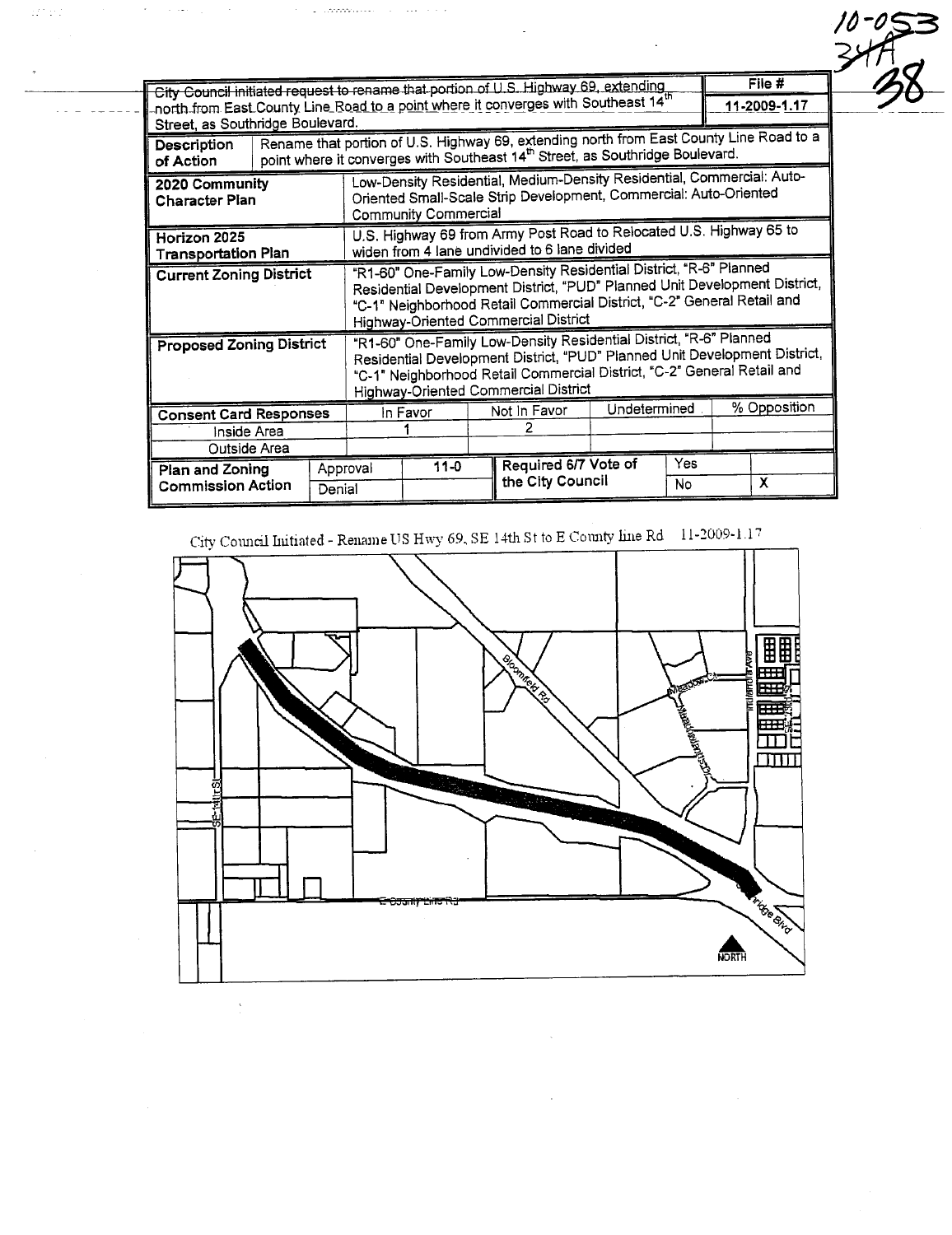$10 - 053$  $\frac{3}{4}$ 

| Prepared by:                     | Roger K. Brown, Assistant City Attorney, 400 Robert Ray Dr., Des Moines, IA 50309                        |  |  |  |  |  |
|----------------------------------|----------------------------------------------------------------------------------------------------------|--|--|--|--|--|
|                                  | 515/283-4541                                                                                             |  |  |  |  |  |
| Return Address:                  | City Clerk - City Hall, 400 Robert Ray Dr., Des Moines, IA 50309                                         |  |  |  |  |  |
| Taxpayer:                        | No change                                                                                                |  |  |  |  |  |
| Title of Document: Ordinance No. |                                                                                                          |  |  |  |  |  |
|                                  | Grantor/Grantee Name: City of Des Moines, Iowa                                                           |  |  |  |  |  |
|                                  | Legal Description: All that portion of U.S. Highway 69 extending North from County Line Road to where it |  |  |  |  |  |
|                                  | converges with SE 14th Street, in the City of Des Moines, Polk County, Iowa,                             |  |  |  |  |  |

ORDINANCE NO.

AN ORDINANCE naming that portion of U.S. Highway 69 in the City of Des Moines extending north from E. County Line Road to where it converges with SE 14th Street, as "Southridge Boulevard".

WHEREAS, that portion of U.S. Highway 69 in the area recently annexed into the City of Des Moines, and located south of E. County Line Road was named Southrdge Boulevard by Ordinance No. 14,865 passed July 13, 2009; and,

WHEREAS, the City Council desired to also name that portion of U.S. Highway 69 extending north from E. County Line Road to where it converges with SE 14th Street, as Southridge Boulevard; NOW THEREFORE,

BE IT ORDAINED by the City Council of the City of Des Moines, Iowa:

Section 1. That the portion of U.S. Highway 69 within the City of Des Moines extending

north from E. County Line Road to where it converges with SE 14th Street is hereby named and shal

hereafter be known as "Southridge Boulevard".

Sec. 2. That every reference in the Municipal Code of the City of Des Moines, Iowa, 2000, to